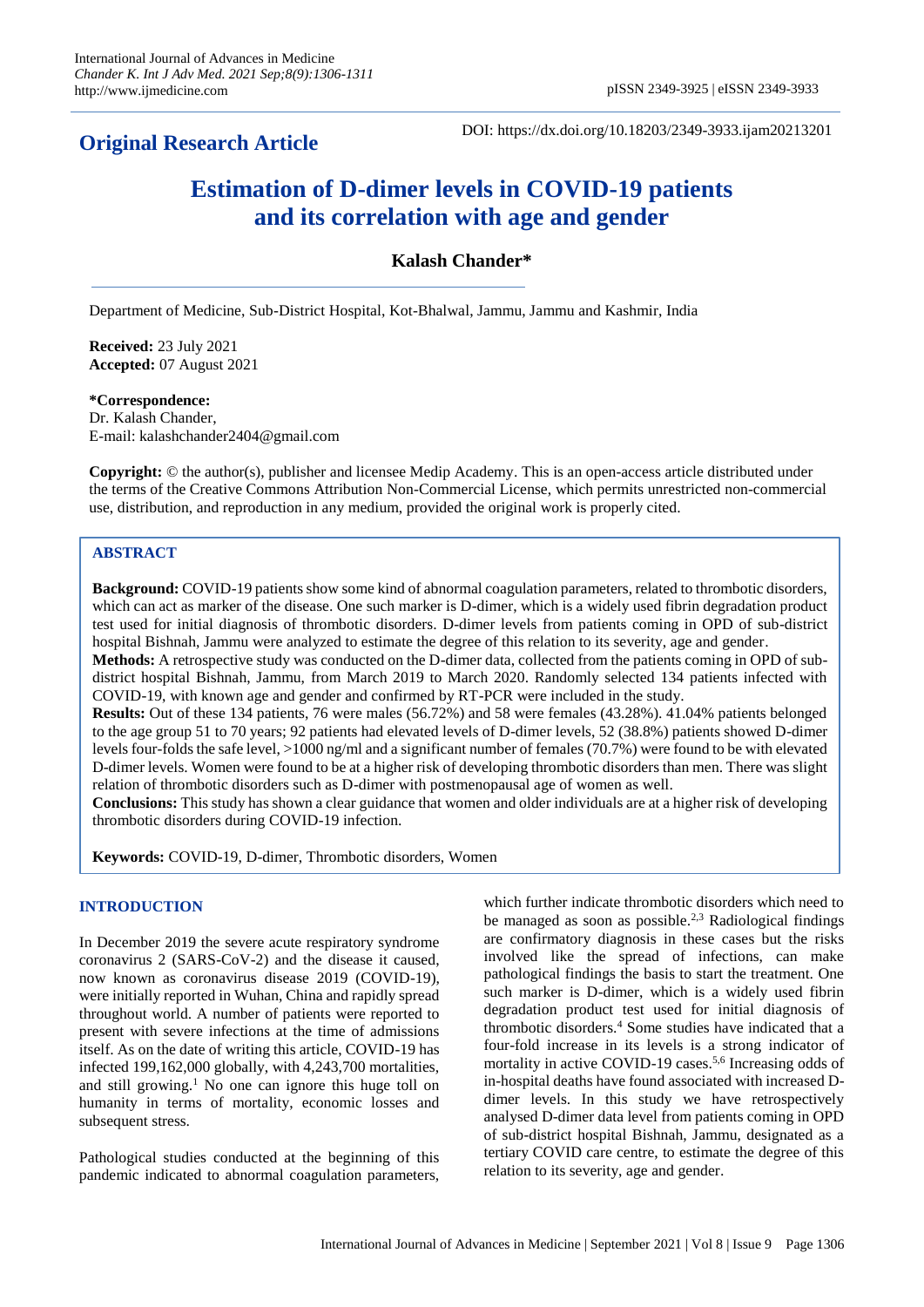#### **METHODS**

This observational study was conducted retrospectively on the D-dimer data, collected from the patients coming in OPD of sub-district hospital Bishnah, Jammu, Jammu and Kashmir, India from March 2019 to March 2020. These values and been measured using Abbott architect. Since the data, available in the labs, comprised of both covid as well as non-covid patients. Patients, infected with COVID-19, with mentioned age and gender and confirmed by RT-PCR were selected randomly and included in the study and those with omission of age and gender data were excluded from the study. Out of the total data collected for 250 such patients, only 134 matched the criteria. Observed threshold of the machine used to measure D-dimer levels in ng/ml was 10,000. Data for which results showed excess value was removed. Samples reporting a value less than 100 were converted to value equal to 100 ng/ml. Names of the patients after completing the above procedure were removed from data to maintain anonymity. The final data set comprised of only three parameters, age, gender and Ddimer levels (in ng/ml). These values had been measured using Tulip diagnostics' Turbodyne SC machine.

The normal value of D-dimer level was taken as 250 ng/ml.<sup>7</sup> The data set was divided into three subsets as follows: age and D-dimer level (irrespective of gender); age of males and D-dimer level; age of females and Ddimer levels.

MS-excel 2010 was used for analysis of data. For all subsets, MS-excel was used to draw a scatter plot with age on x-axis and D-dimer levels (in ng/ml) on y-axis. A linear trendline was predicted with y-intercept at 250 ng/ml. Equation of the line and co-efficient of determination (R2) was calculated. To provide correlation between variables in each subset, co-relation (r) and p value using Pearson's coefficient was determined. P<0.05 was considered significant.

#### **RESULTS**

The final data set obtained comprised of 134 patients out of which, maximum number of patients (55 or 41.04%) belonged to the age group 51 to 70 years (Table 1). Out of the total 134 patients and 92 patients with elevated levels of D-dimer levels, 52 (38.8%) patients showed D-dimer levels four-folds the safe level, >1000 ng/ml (Table 2).

Out of 134 patients, 76 were males (56.72%) and 58 were females (43.28%). Numbers of males with elevated Ddimer levels (above 250 ng/ml) were 51 (67.1%), while numbers of females with elevated D-dimer levels were 41 (70.7%) (Table 3).

Scatter plot and linear equation (trendline), plotting age against D-dimer levels, irrespective of gender, is shown in Figure 1. Equation of line in first subset is,

 $y=26.10x + 9.424$ 

where,

y is value of D-dimer in ng/ml,

x is age is years.

The slope of line is positive and the coefficient of determination  $R^2=0.070$ .

Scatter plot and linear equation (trendline), plotting age against D-dimer levels, in males and excluding all females, is shown in Figure 2. Equation of line in first subset is,

 $y=24.05x + 118.6$ 

where,

y is value of D-dimer in ng/ml,

x is age is years.

The slope of line is positive and the coefficient of determination  $R^2=0.046$ .

Scatter plot and linear equation (trendline), plotting age against D-dimer levels, in females and excluding all males, is shown in Figure 3. Equation of line in first subset is,

 $y=28.21x - 109.2$ 

where,

y is value of D-dimer in ng/ml,

x is age is years.

The slope of line is positive and the coefficient of determination  $R^2$  = 0.115; R=0.3405; p=0.008913 (significant).

Scatter plot and linear equation (trendline), plotting age against D-dimer levels, for all such patients having Ddimer levels above 250 ng/ml, is shown in Figure 4. Equation of line in first subset is,

 $y=22.69x + 669.6$ 

where,

y is value of D-dimer in ng/ml,

x is age is years.

The slope of line is positive and the coefficient of determination  $R^2=0.045$ .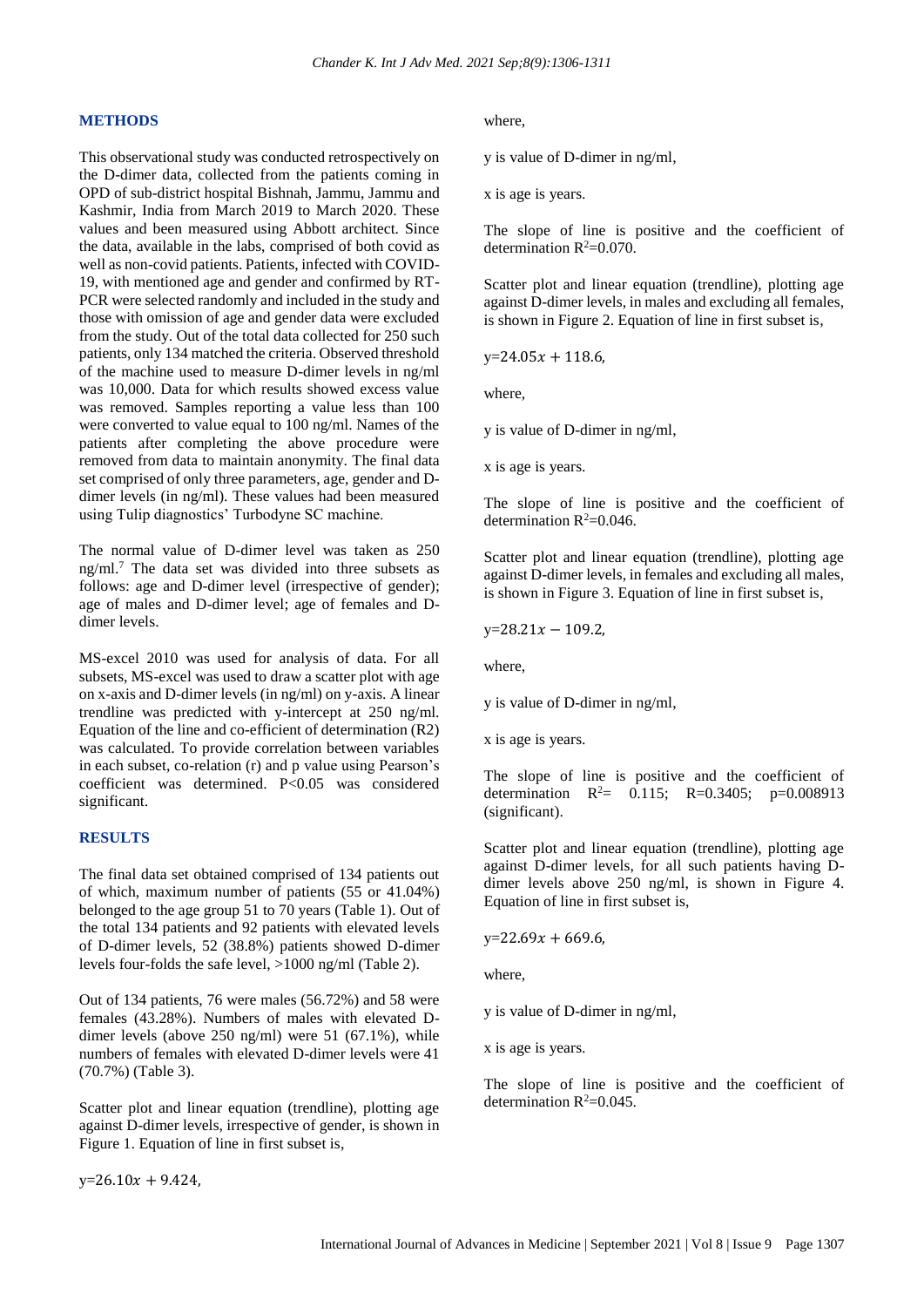## **Table 1: Distribution of patients as per age groups.**

| <b>S. No.</b> | Age groups (in years) | No. of patients |
|---------------|-----------------------|-----------------|
| 1.            | 11 to 30              | 22              |
| 2.            | 31 to 50              | 40              |
| 3.            | 51 to 70              | 55              |
| 4.            | >70                   | 17              |
| J.            | Total                 | 134             |

## **Table 2: Data set of 134 COVID-19 infected individuals with D-dimer levels.**

| <b>S. No.</b>    | <b>D-dimer levels</b> | <b>No. of patients</b> |
|------------------|-----------------------|------------------------|
| 1.               | $\leq$ 250            | 42                     |
| $\overline{2}$ . | $>250, \leq 500$      | 21                     |
| 3.               | $>500, \leq 1000$     | 19                     |
| $-4.$            | $>1000, \leq 2000$    | 25                     |
| 5.               | $>2000, \leq 4000$    | 10                     |
| 6.               | >4000                 | 17                     |

## **Table 3: Data set of COVID-19 infected individuals with gender.**

| <b>Gender</b>  | <b>D-dimer level</b> $\leq$ 250 | D-dimer level $>250$ | Total | P value |
|----------------|---------------------------------|----------------------|-------|---------|
| No. of males   | 25                              |                      |       |         |
| No. of females |                                 |                      |       | 0.297   |
| <b>Total</b>   | 42                              | 92                   | l 34  |         |



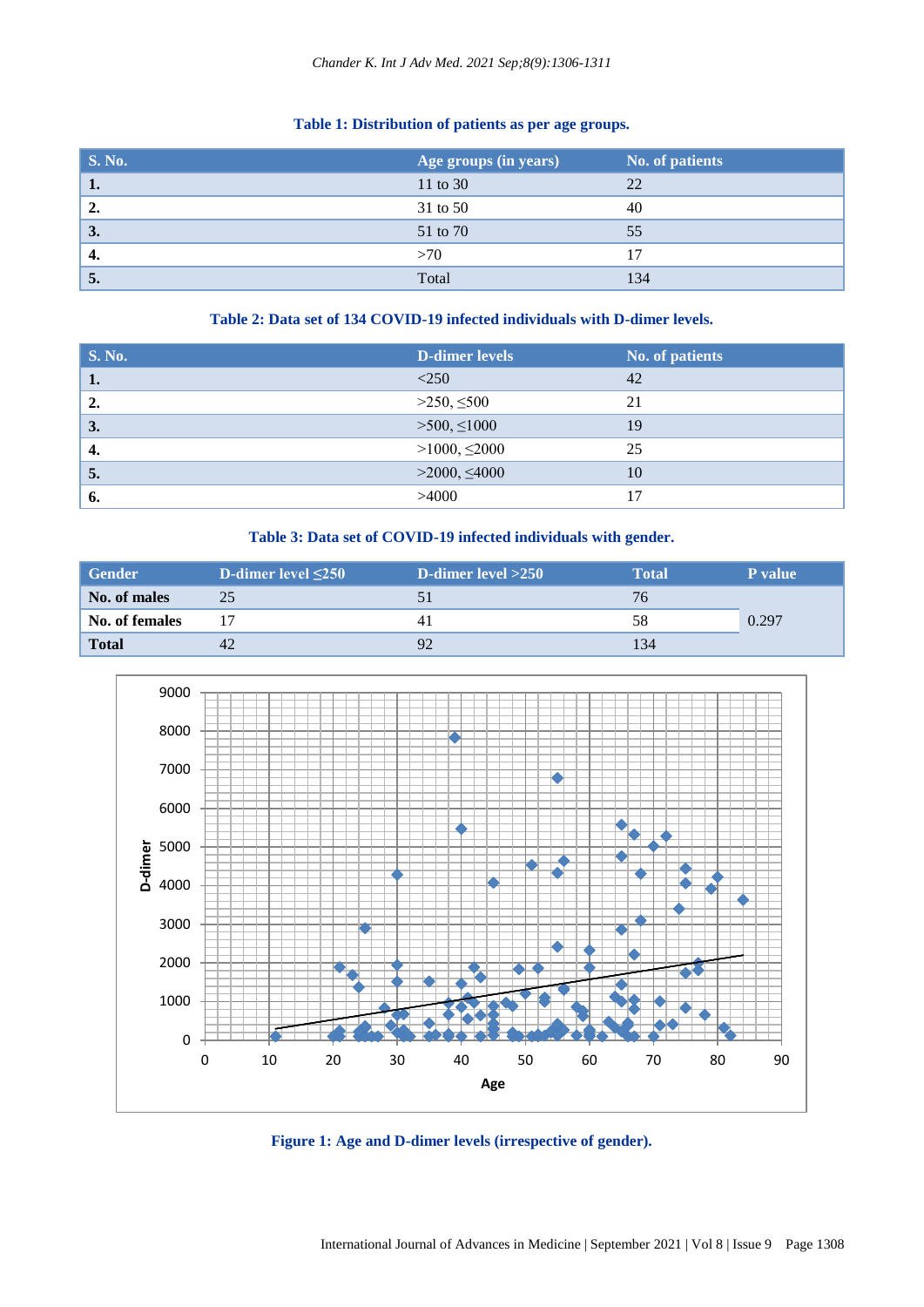





**Figure 3: Females' age and D-dimer levels.**



**Figure 4: D-dimer levels >250 ng/ml.**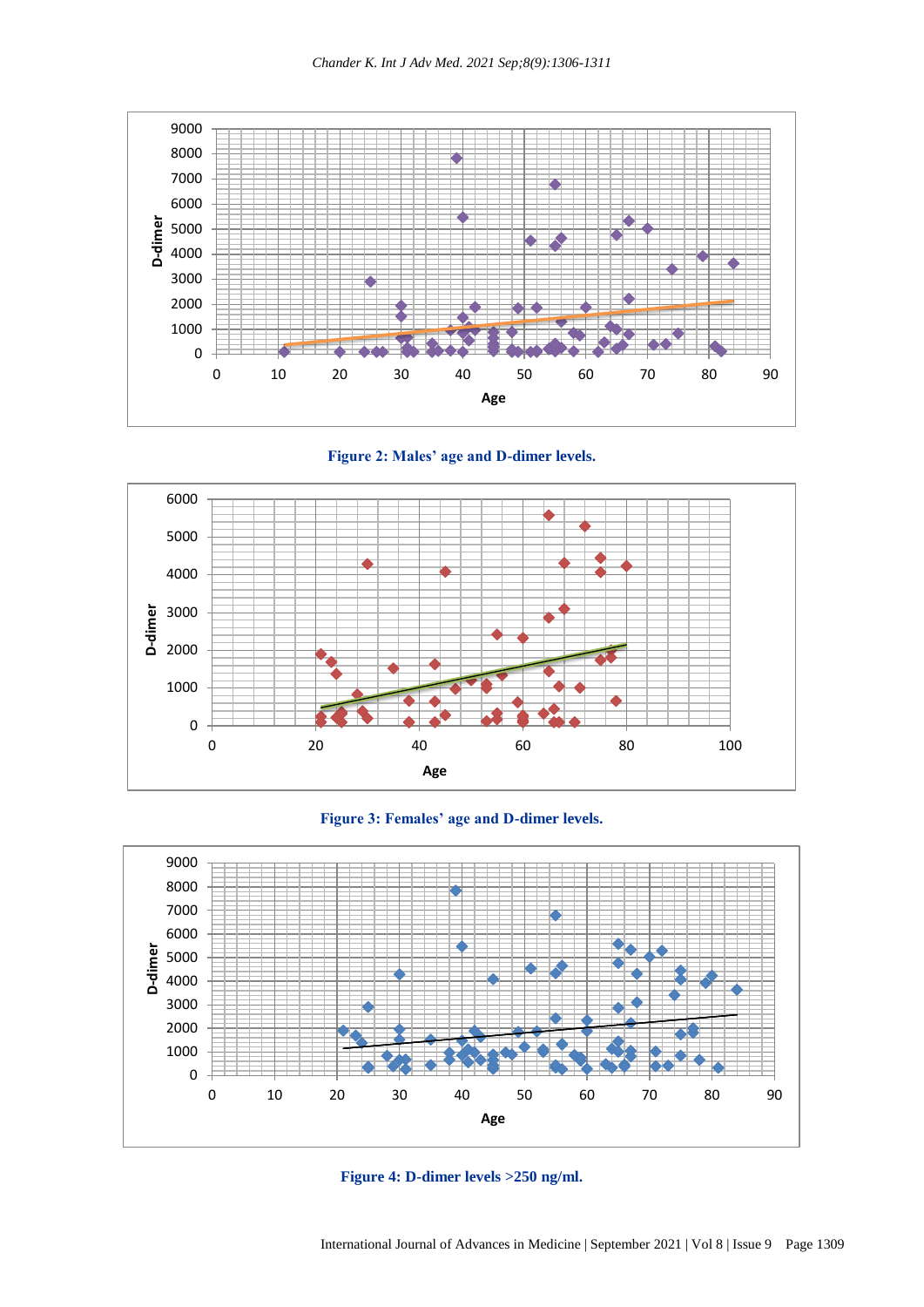

**Figure 5: D-dimer levels ≤250 ng/ml.**

Scatter plot and linear equation (trend-line), plotting age against D-dimer levels, for all such patients having Ddimer levels below 250 ng/ml, is shown in Figure 5. Equation of line in first subset,

 $y=0.218x + 123.2$ 

where,

y is value of D-dimer in ng/ml,

x is age is years.

The slope of line is positive and the coefficient of determination  $R^2=0.005$ .

#### **DISCUSSION**

D-dimer levels in COVID-19 patients increased in our study, consistent with other studies.<sup>6</sup>The trendline plotting for age against D-dimer levels, in females (excluding all males) was positive, with the coefficient of determination R=0.3405, R<sup>2</sup>=0.115 and p value at 0.008913 which was very significant. Thus, women were at a higher risk of developing thrombotic disorders than men.

Corelation of most of the subsets indicated positive relation of D-dimer levels with COVID-19 infection and indicated towards more studies like these to be conducted. There was slight relation of thrombotic disorders such as D-dimer with post-menopausal age of women as well as maximum cases of altered D-dimer values were found in women above 50 year of age, which was consistent with the findings of Kline et al.<sup>8</sup>

The primary limitation of the study was that co-morbidities and clinical conditions of the patients were not clinically co-related to the results of the study and therefore future studies in this ongoing pandemic should take care of them.

#### **CONCLUSION**

Studies like these are required on an extensive scale, with the continuous rise of COVID-19 cases worldwide, wave after wave, to help in effective patient management, quick and early diagnosis and policy making. However, this study has shown a clear guidance that women and older individuals are at a higher risk of developing thrombotic disorders during COVID-19 infection.

*Funding: No funding sources*

*Conflict of interest: None declared Ethical approval: The study was approved by the Institutional Ethics Committee*

#### **REFERENCES**

- 1. World Health Organization. Coronavirus disease 019 C -19: situation report, 177.
- 2. Tang N, Bai H, Chen X, Gong J, Li D, Sun Z. Anticoagulant treatment is associated with decreased mortality in severe coronavirus disease 2019 patients with coagulopathy. J Thromb Haemost. 2020;18(5):1094-9.
- 3. Tang N, Li D, Wang X, Sun Z. Abnormal coagulation parameters are associated with poor prognosis in patients with novel coronavirus pneumonia. J Thromb Haemost. 2020;18(4):844-7.